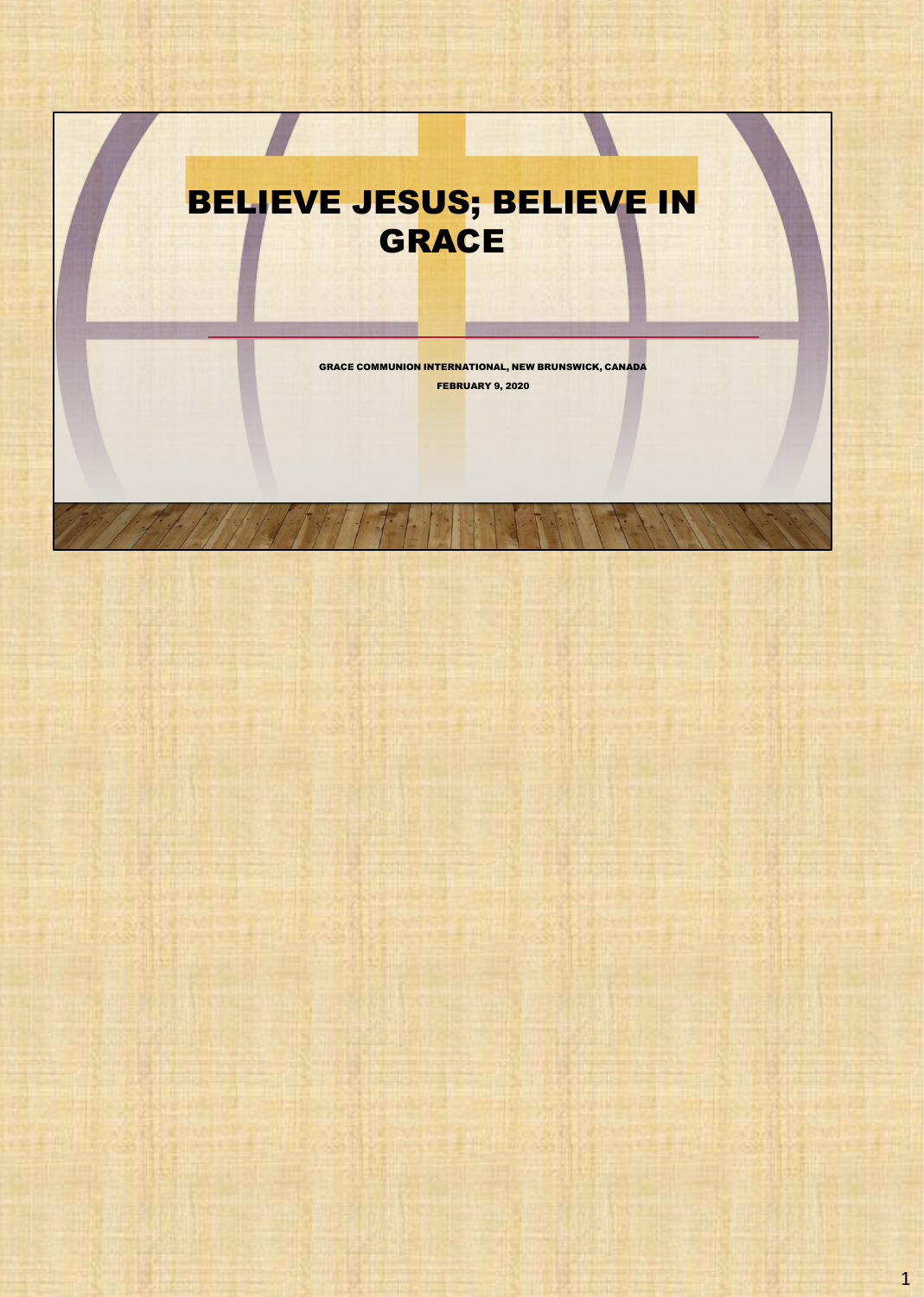## SCRIPTURE READING ROMANS 4:1-8 (ESV)

BELIEVE JESUS; BELIEVE IN GRACE

"1 ¶ What then shall we say was gained by Abraham, our forefather according to the flesh?

2 For if Abraham was justified by works, he has something to boast about, but not before God.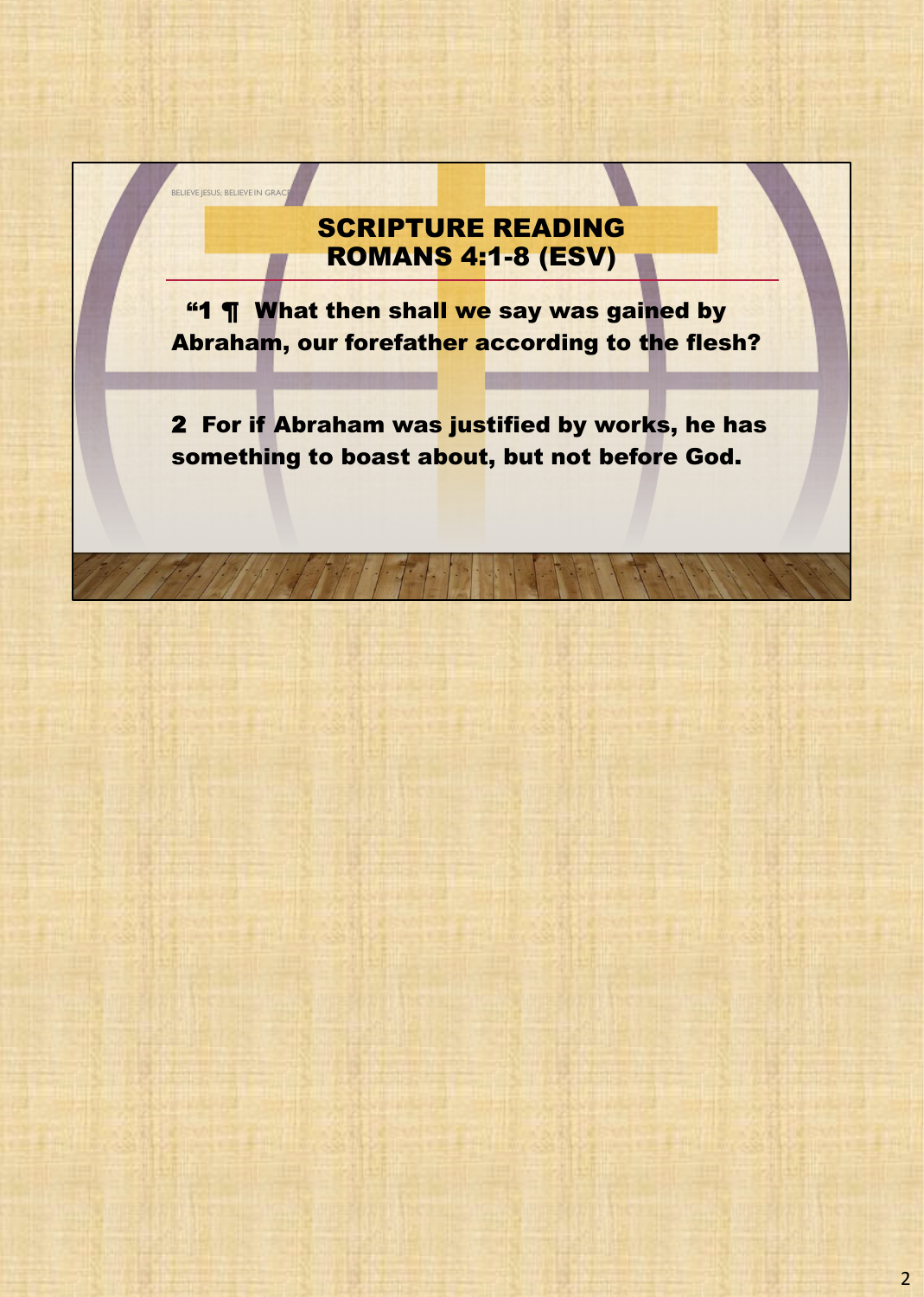3 For what does the Scripture say? "Abraham believed God, and it was counted to him as righteousness."

BELIEVE JESUS; BELIEVE IN GRAC

4 Now to the one who works, his wages are not counted as a gift but as his due.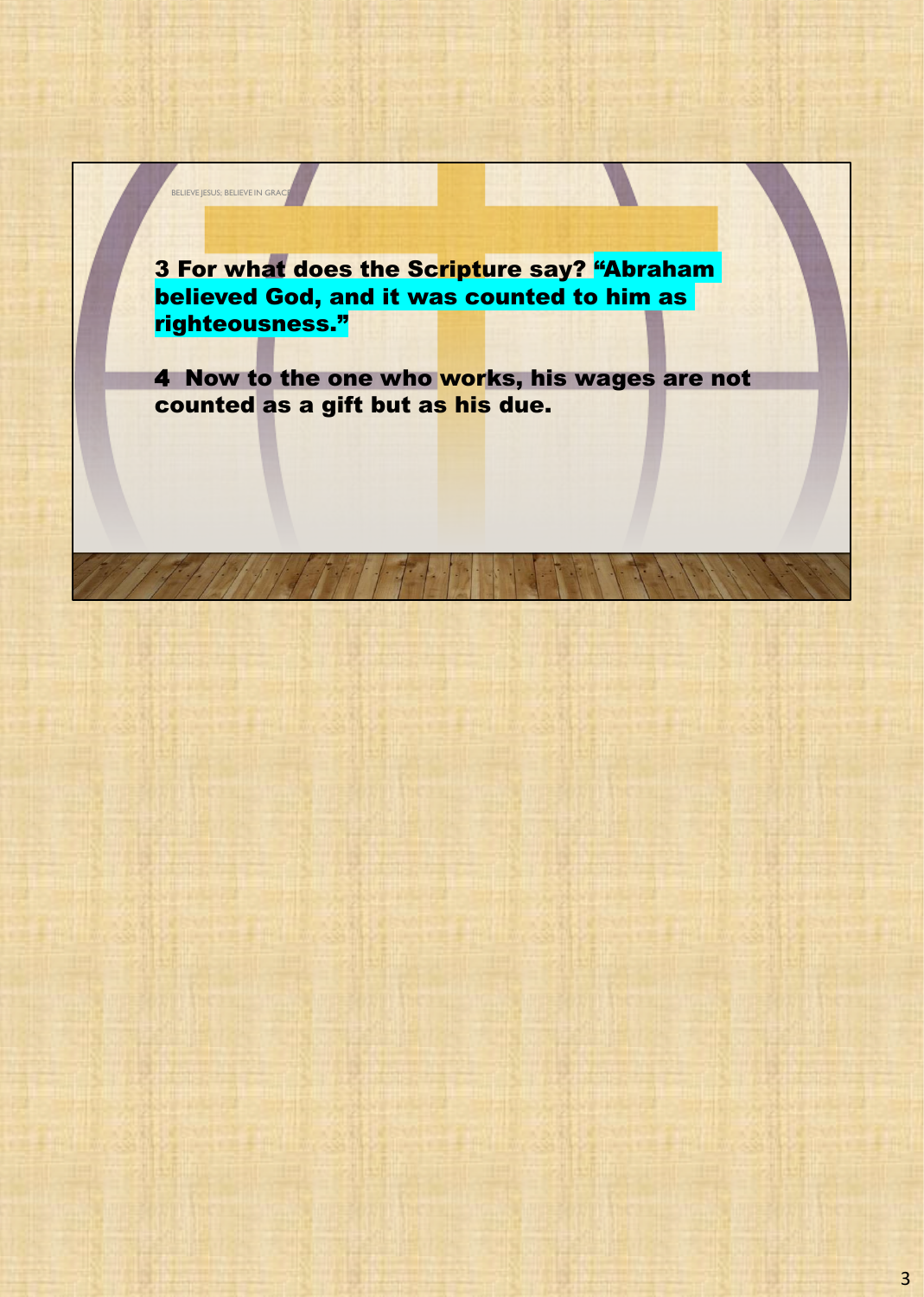5 And to the one who does not work but trusts him who justifies the ungodly, his faith is counted as righteousness,

BELIEVE JESUS; BELIEVE IN GRAC

6 just as David also speaks of the blessing of the one to whom God counts righteousness apart from works: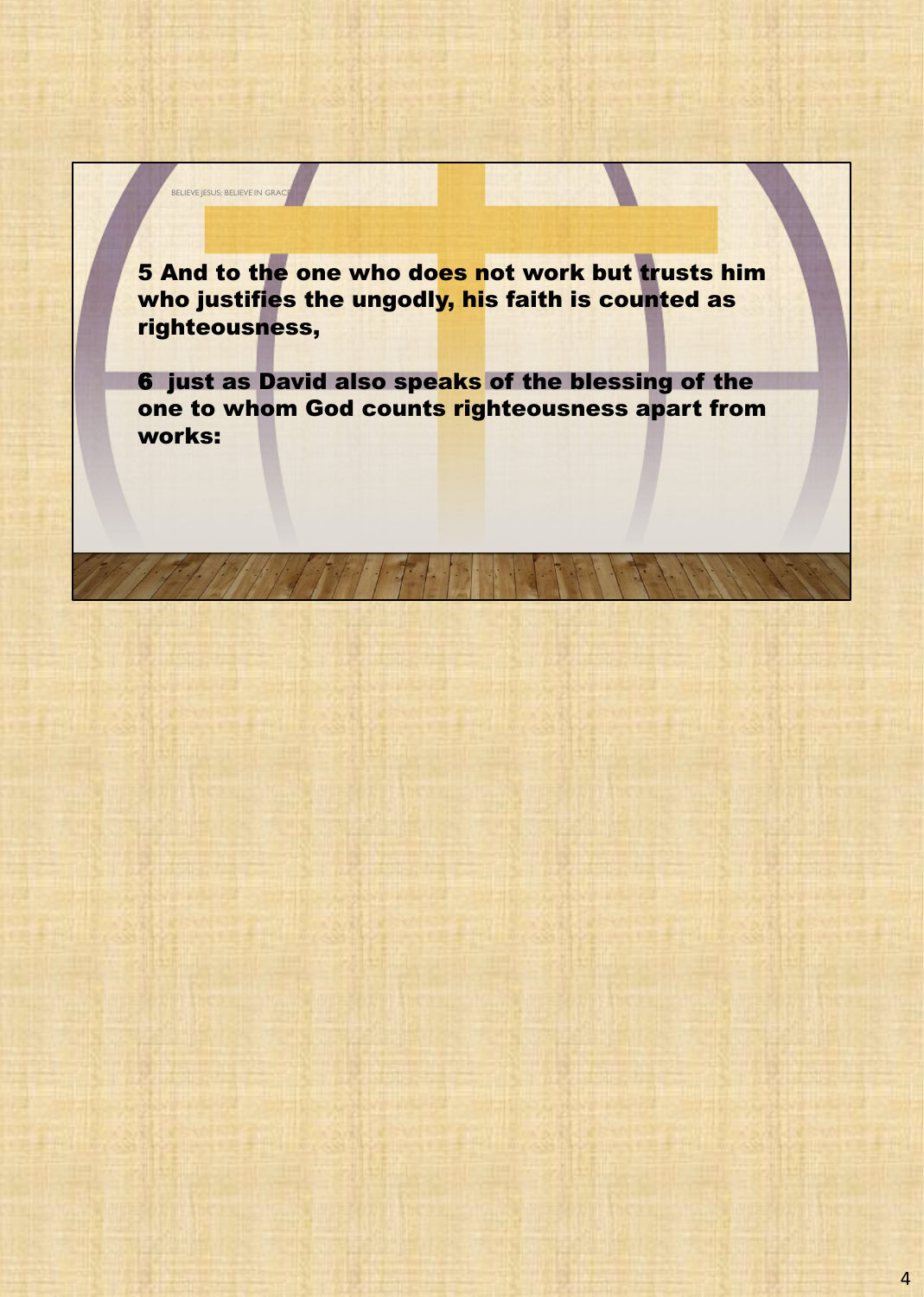"Blessed are those whose lawless deeds are forgiven, and whose sins are covered;

BELIEVE JESUS; BELIEVE IN GRACE

...

8 blessed is the man against whom the Lord will not count his sin."" (Ro 4:1-8 ESV)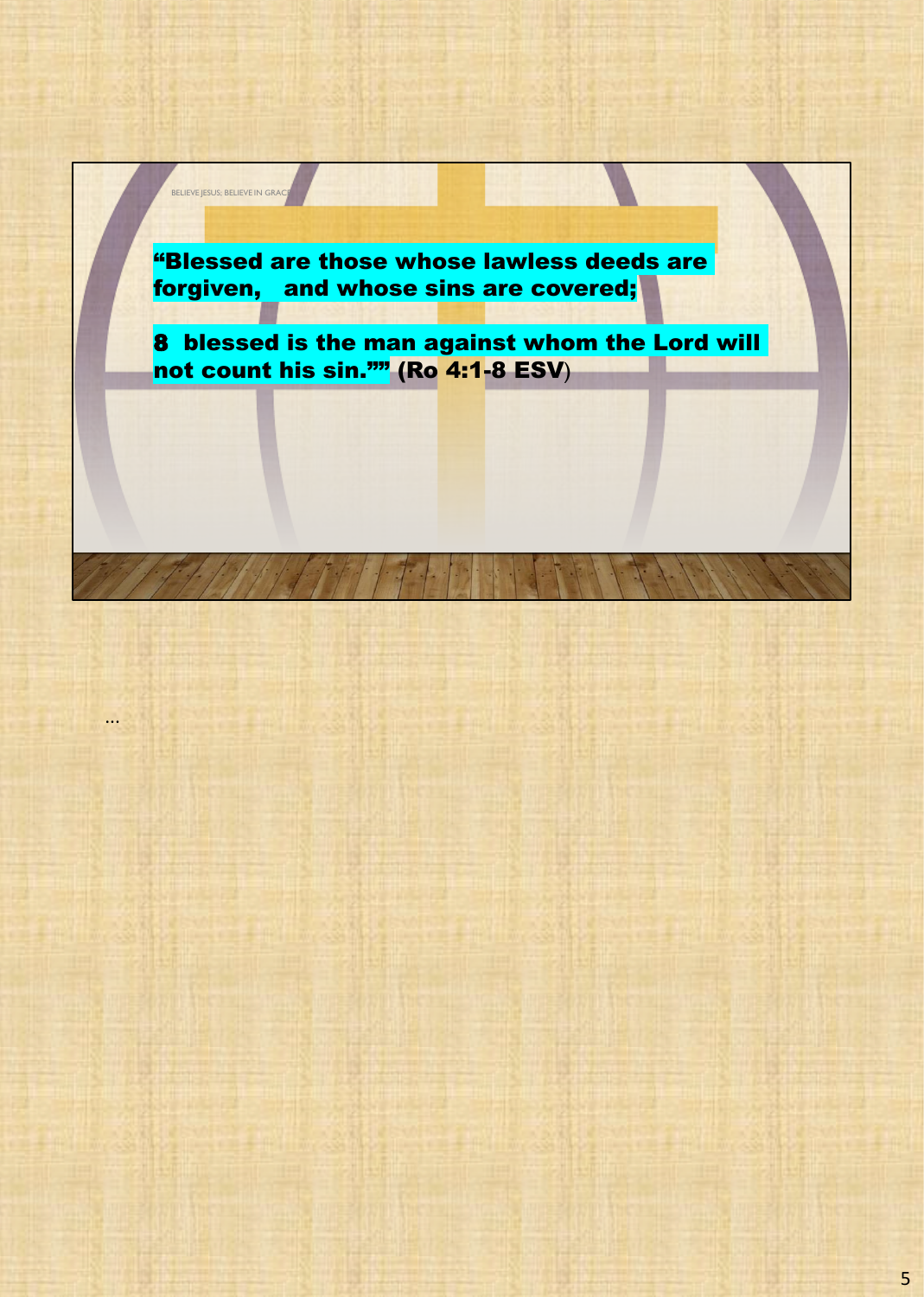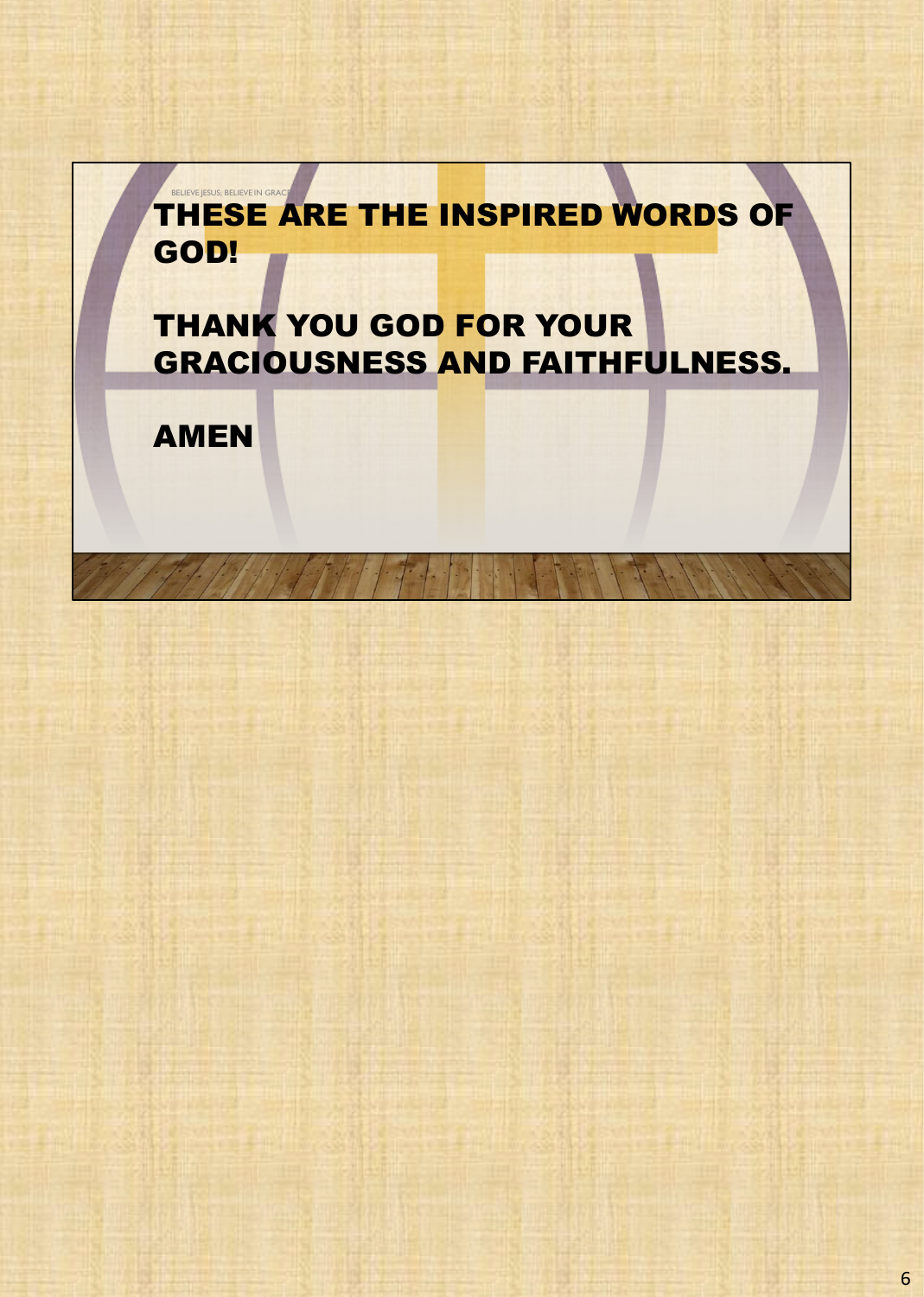

When we look at the vast ocean with the sky in the background, we automatically enjoy the surface beauty. We do not often think about the beauty and the mystery hidden in the depth of the ocean. We do not often think about the grandeur of the universe. Both hide mysteries and wonders that we still have not understood or know.

When we focus on Jesus, the second person in the Godhead sent to earth to reveal who God is, we sometimes miss his grander. We read in the book of Hebrews that God the Father has spoken to his Son Jesus Christ. We read that God the Father has appointed him the heir of all things. We also read that the Father through Jesus Christ created the world.

When we think of it, is there anyone in the whole physical universe who deserves to be known as he?

The apostle Paul wrote that he was given the grace to preach among the Gentiles the unsearchable riches of Christ (Ephesians 3:8). "*To me, though I am the very least of all the saints, this grace was given, to preach to the Gentiles the unsearchable riches of Christ," (Eph 3:8 ESV)*

What this verse tells us is the pursuit of knowing Jesus is a life long learning.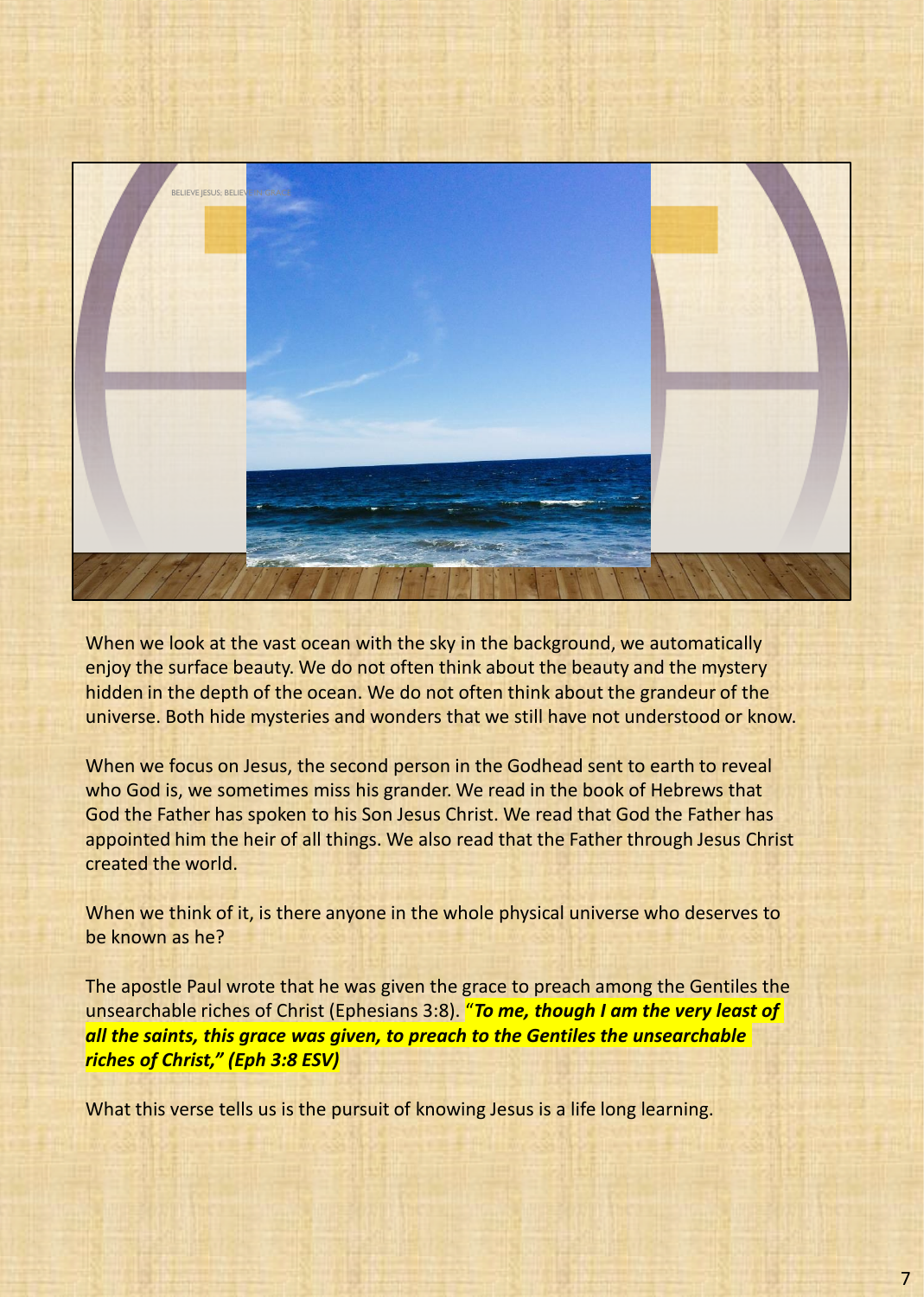How can we be able to comprehend with all the saints what is the breath, the length, the depth and height and to know the love of Christ which surpasses all understanding?

We can know Jesus now but to more fully know him, we will need to wait until the resurrection. In this life, we only know through a mirror darkly, dimly!

The good news is with the help of Holy Spirit and through the Word, who is Jesus, we grow in the grace and knowledge of who he is.

This is only possible through faith in him. Today, we are going to consider this important subject of faith.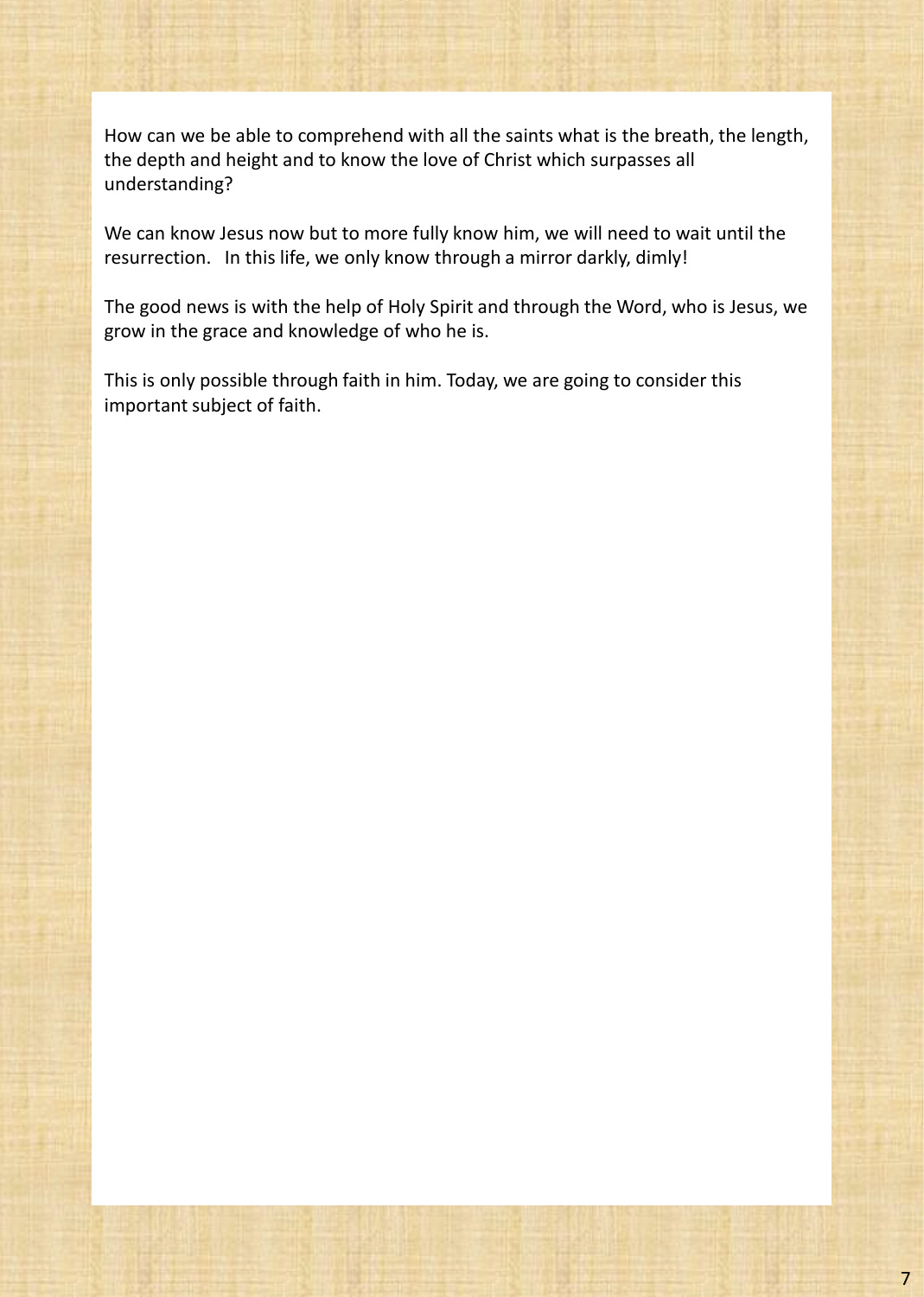

It is important to realize that we are saved by grace. Grace is a complete gift of God.

We are not saved by our works. We are not saved by how much or little faith we have. God's word makes it clear that we have been saved by grace**.** *"4 ¶ But God, being rich in mercy, because of the great love with which he loved us, 5 even when we were dead in our trespasses, made us alive together with Christ—by grace you have been saved—" (Eph 2:4-5 ESV)*

Jesus became one of us to rescue us not from the oppression of governments, taxes, the injustices of this world but from the tyranny of sin which leads to death. He came to rescue us because all of us were dead in our sins.

This is very important to understand as we consider faith.

Let us quickly consider the parable of the prayer of the Pharisee and the tax collector found in Luke 18.9-14.

Jesus spoke this parable over 2000 years ago. We need to see it from the perspective of the audience at that time. Today, looking at the parable from a distance, we perceive the Pharisees differently from how the Jews saw them. The people in Jesus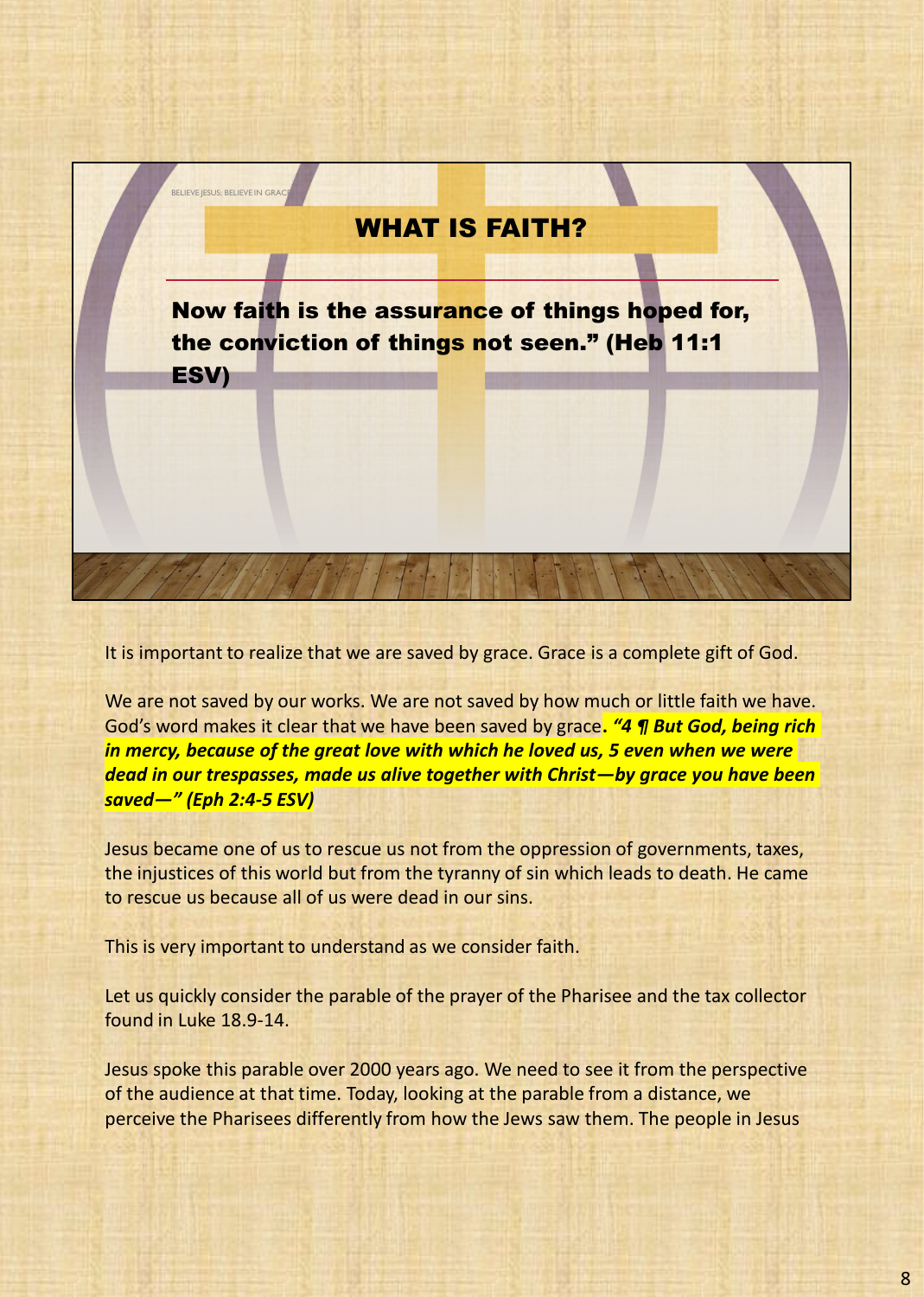did not look down upon the Pharisees. They were religious leaders. The Jews looked up to them. This is why the parable was so shocking for the audience at that time.

The Pharisees were those people who were encouraging people to go back to God through keeping the law. They were well regarded by the Jews. They were the spiritual elite of the day. They were seen as the religious heroes of the day.

The Pharisee in the parable saw himself as not like other men. He saw himself as so much better than those low-life tax collectors. He saw himself as close to God by what they did—he fasted 2x a week, paid his tithes dutifully. He was not like other men, extortioners, unjust, adulterer, etc…

The tax collectors, on the contrary, were seen as swindlers, thieves, traitors who were working and in cahoots with the hated Roman Empire.

#### *(From* **THE MESSAGE OF JESUS: A SIMPLE MATTER OF TRUST**

#### [https://www.gci.org/articles/a-simple-matter-of-trust/]

*Do you see what is happening? The law— abiding Pharisee was seeking purity in the things he could do. But there is only one who is pure—Jesus Christ. The only way to be pure is to be in Christ, and to be in Christ is God's gift, freely given to anybody who trusts him for it.*

*The tax collector trusted God for mercy and got it. The Pharisee didn't need to trust God for mercy, he figured, because his deeds were, he believed, already pure. He did not, he figured, need to stand in the beggars' line for mercy with the likes of the tax collector. So, he wouldn't receive from God what God has, through Christ, already done for him.*

*We cannot be pure by acting pure. We cannot be pure by acting impure. We can be pure only by trusting in God who saves sinners. The only thing a person has to be to get into the kingdom of God is a sinner [and everybody is a sinner] who trusts God to wipe the record clean.*

*God says he has already done that in Christ [1 John 2:2]. God says cleansed sinners have Christ's righteousness attributed to them. God says, "Trust me. It's taken care of. You don't need to justify yourself. You don't need to punish yourself. You don't need to qualify. You don't need to clean up your act. Just trust me. I have taken care of everything. Trust me."*

*Righteousness does not come by trying to be good [you are not and cannot be good by trying]. Righteousness comes by believing the word of God, which declares you righteous for the sake of Christ, who became sin for us all, so that sin could be defeated and our wickedness fixed.*

*Whatever Jesus takes upon himself gets sanctified, cleansed and saved. He took our sinful wicked minds on himself. That is how we get fixed—not by trying real hard to be good. We can believe it and begin living in the joy of the light, or we can scoff at it and keep right on being miserable sourpusses wallowing in the dark. Either way, it has been done for us without our help. The heart that has some*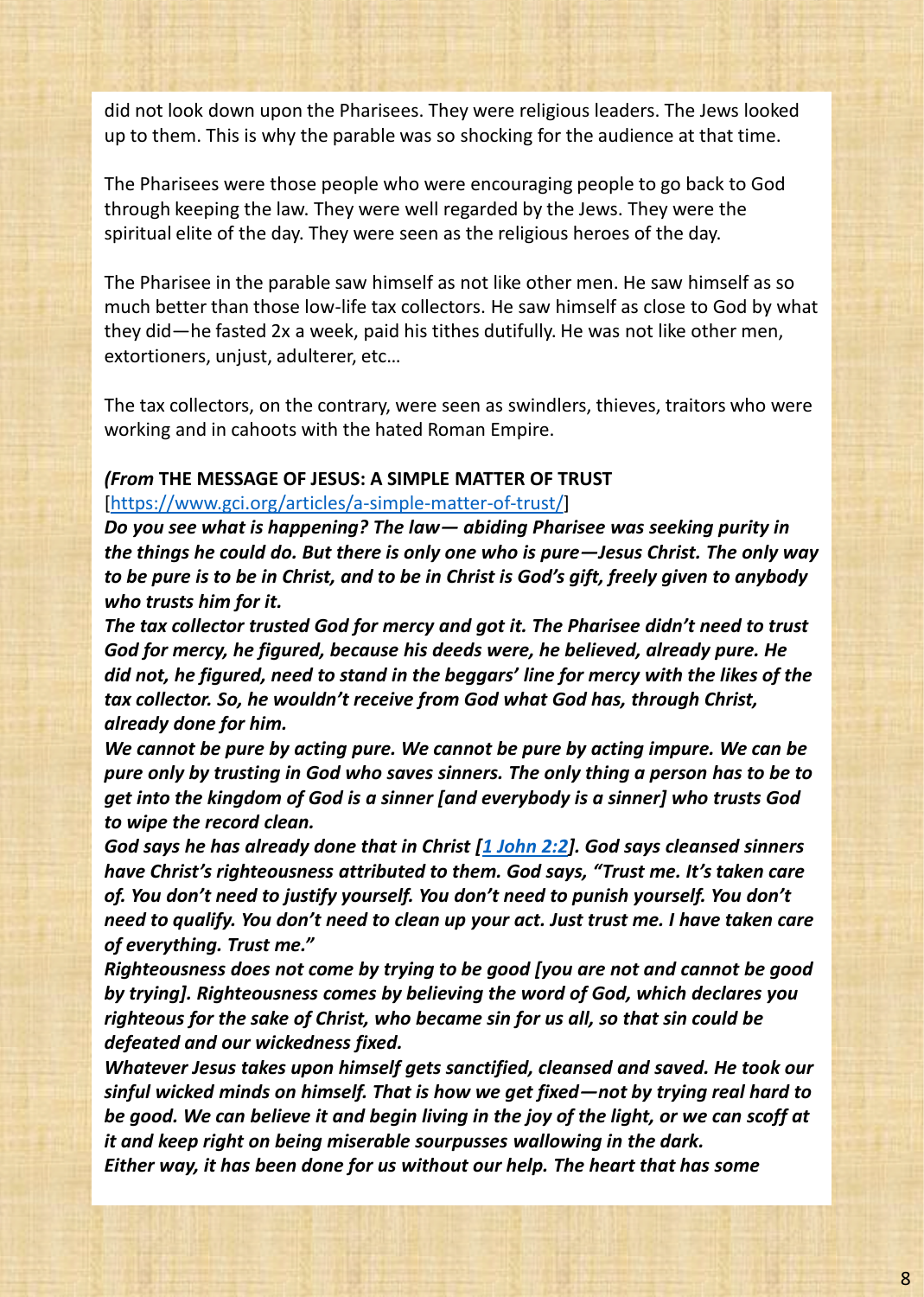*inkling of how desperate is its need is the heart that is inclined to seize the truth. The gospel is not good news for good, decent folks; it is good news for wretched sinners.*

*People who consider themselves good, decent folks are not inclined to stand in the soup line for free salvation next to rag-tag spiritual underachievers. They prefer the special entrance for the spiritually well-to-do who have properly purchased tickets in the special VIP section. Only one problem: Their tickets are frauds, and at this banquet, everybody sits in the VIP section."*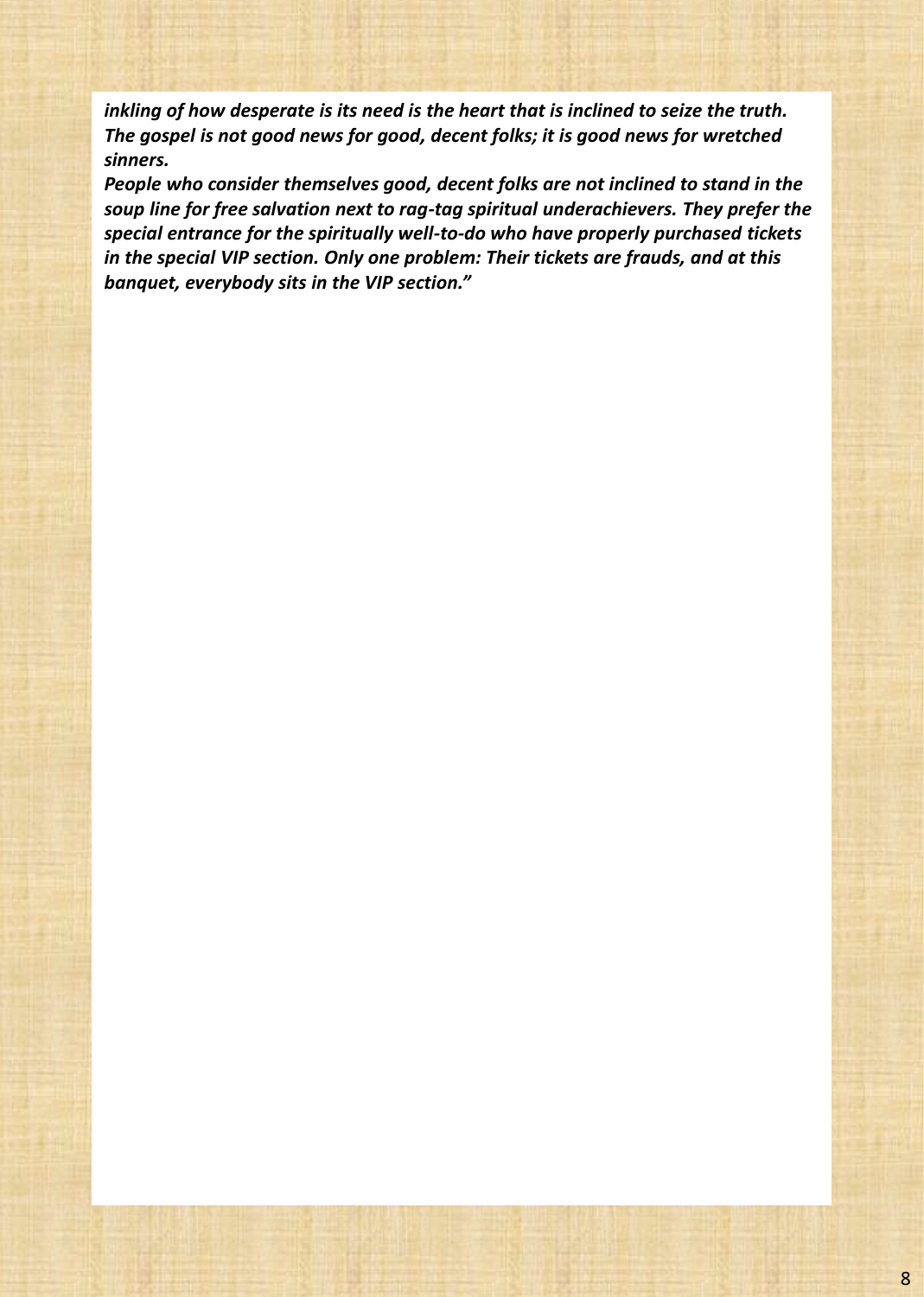

The simple fact is we must receive God's gift of grace through belief and trust in him.

*And, in yet another sense, handing everything over to Christ does not, of course, mean that you stop trying. To trust means, of course, trying to do all that He says. There would be no sense in saying you trusted a person if you would not take his advice. Thus if you have really handed yourself over to Him, it must follow that you are trying to obey Him. But trying in a new way, a less worried way. (From: MERE CHRISTIANITY by C.S. Lewis page 73 PDF copy)*

Faith does not save us. We trust in the one who saves.

We trust in the one who gives the gift. We trust and what he says. Because we believe Jesus, this belief, this trust leads to obedience to him. Consequently, we receive his new life as a gift. Our life becomes change.

Faith causes us to obey God not to have Grace but because we are in his grace.

Faith is living. It leads to actions.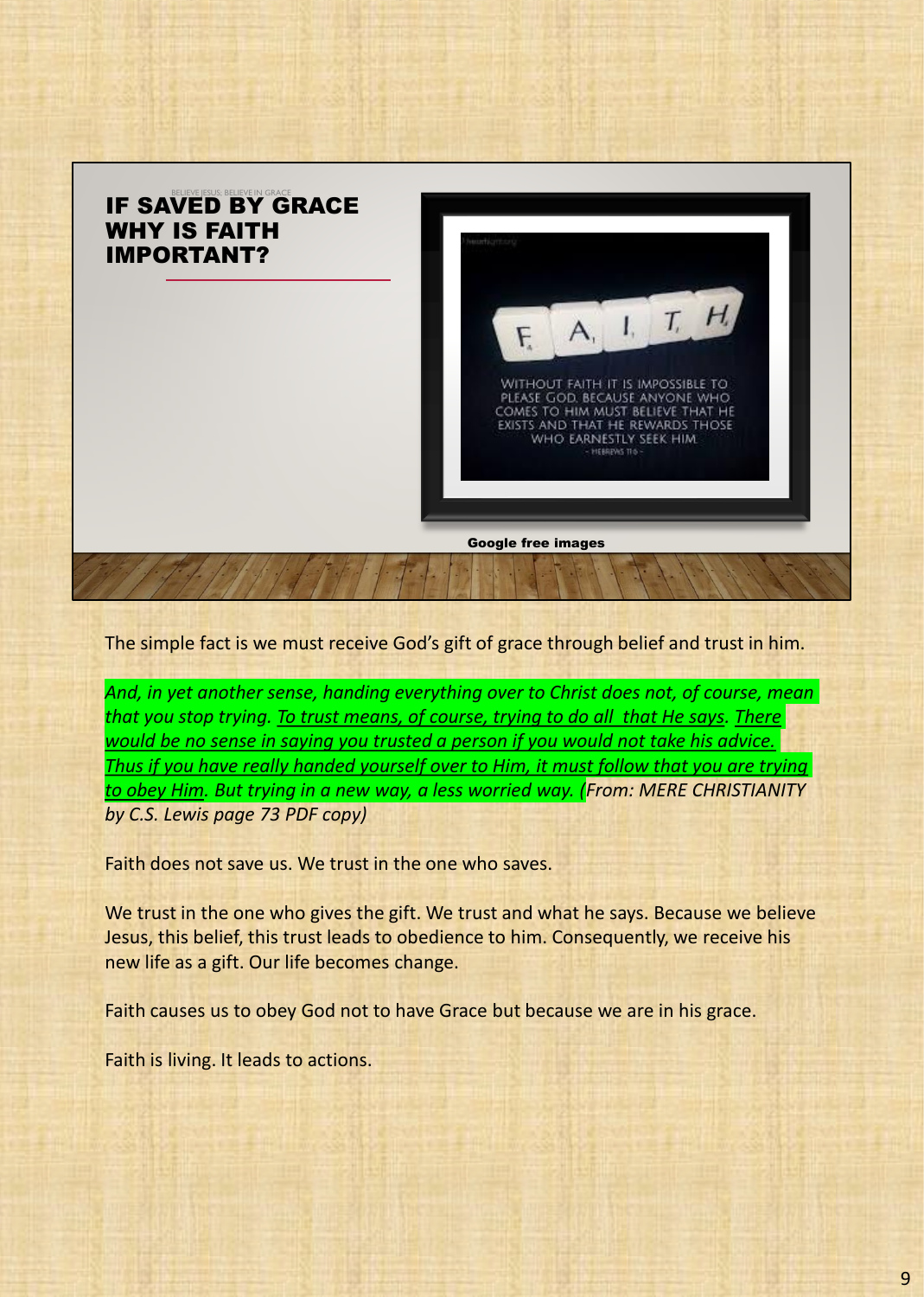![](_page_12_Picture_0.jpeg)

21 WAS NOT ABRAHAM OUR FATHER JUSTIFIED BY WORKS WHEN HE OFFERED UP HIS SON ISAAC ON THE ALTAR? 22 YOU SEE THAT FAITH WAS ACTIVE ALONG WITH HIS WORKS, AND FAITH WAS COMPLETED BY HIS WORKS; 23 AND THE SCRIPTURE WAS FULFILLED THAT SAYS, "ABRAHAM BELIEVED GOD, AND IT WAS COUNTED TO HIM AS RIGHTEOUSNESS"—AND HE WAS CALLED A FRIEND OF GOD. 24 YOU SEE THAT A PERSON IS JUSTIFIED BY WORKS AND NOT BY FAITH ALONE." (JAS 2:21-24 ESV)

These verses speak for themselves. They are so clear!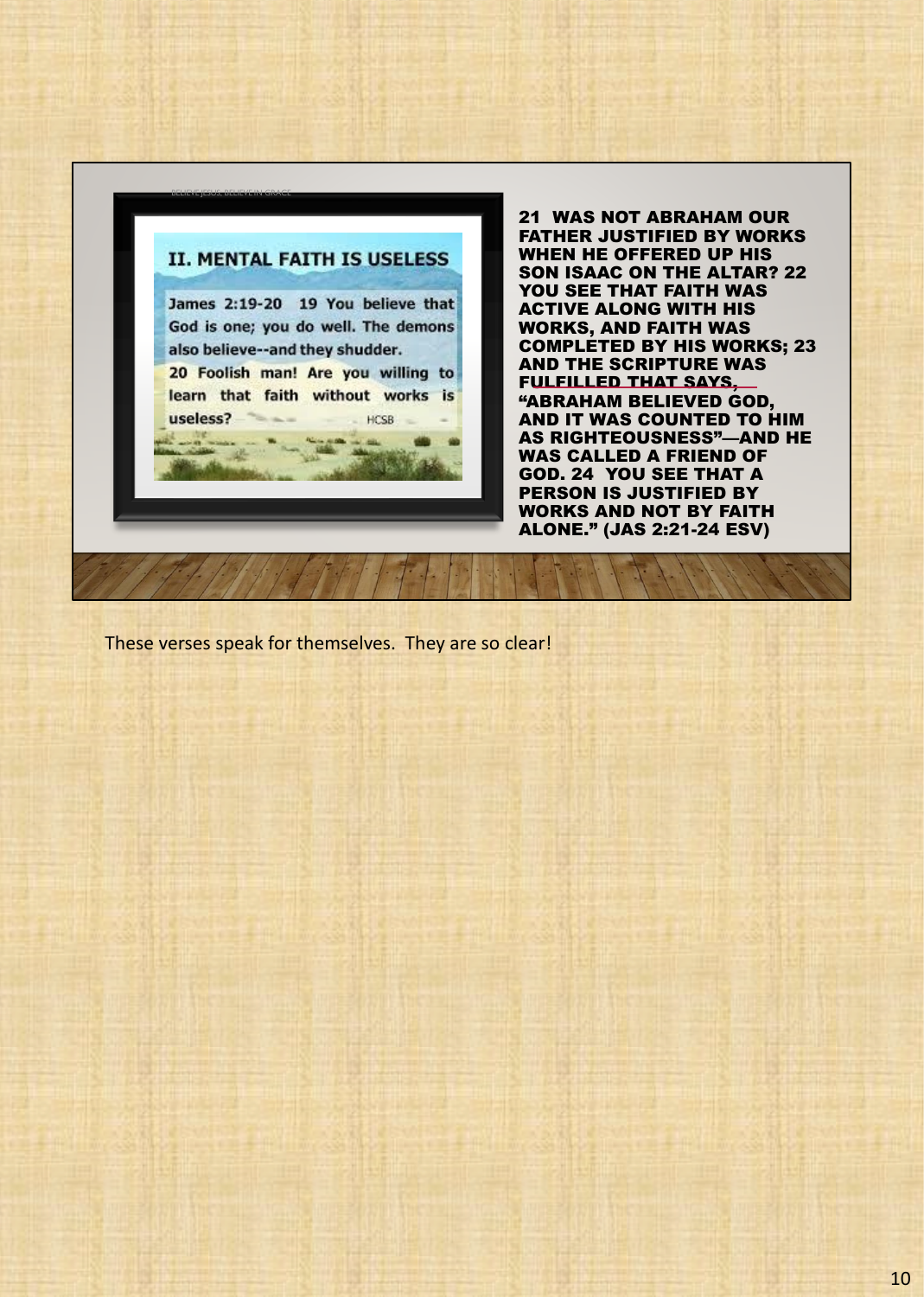### IT IS BY FAITH WE RECEIVE GOD'S PROMISES

**BELIEVE JESUS; BELIEVE IN GRACE** 

"21 But now the righteousness of God has been manifested apart from the law, although the Law and the Prophets bear witness to it—

22 the righteousness of God through faith in Jesus Christ for all who believe. For there is no distinction: 23 for all have sinned and fall short of the glory of God,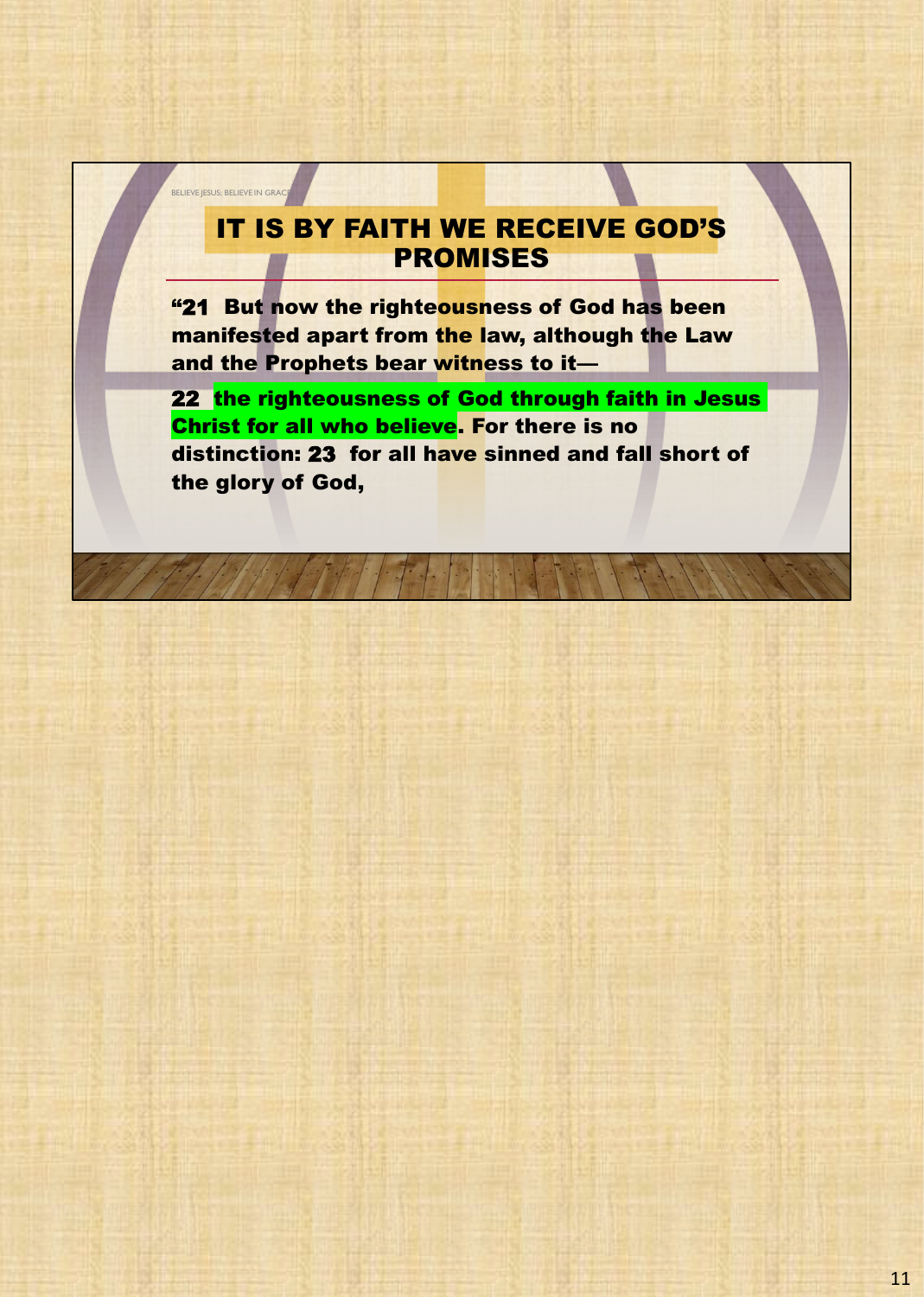24⁄ <mark>and are justified by his grace as a gift</mark>, through the redemption that is in Christ Jesus,

25 whom God put forward as a propitiation by his blood, to be received by faith. This was to show God's righteousness, because in his divine forbearance he had passed over former sins.

26 It was to show his righteousness at the present time, so that he might be just and the justifier of the one who has faith in Jesus." (Ro 3:21-26 ESV)

The work of God, Jesus said is, "….the work of God, that you believe on him whom he has sent." John 6:29

Through faith, we believe that Jesus came to save the world and not to condemn the world. The only way to lose out on the salvation is not to do work of God of trusting in Jesus.

If we trust in our own works and good life for salvation, we do not believe what Jesus says and we reject him.

Jesus came to save sinners. That is why he died on the cross for all of us.

If we accept that we are sinners, and trust Jesus to be our Justification, our Righteousness and our Redemption (1 Corinthians 1:30); it is a sign that we accept his gift of grace.

Knowing that Christ died for us because we are sinners and we still sin, through faith we also believe that he forgives. Consequently, we go to God and we can be completely honest with him and not hide from him because we are confident, in faith, that we are completely accepted.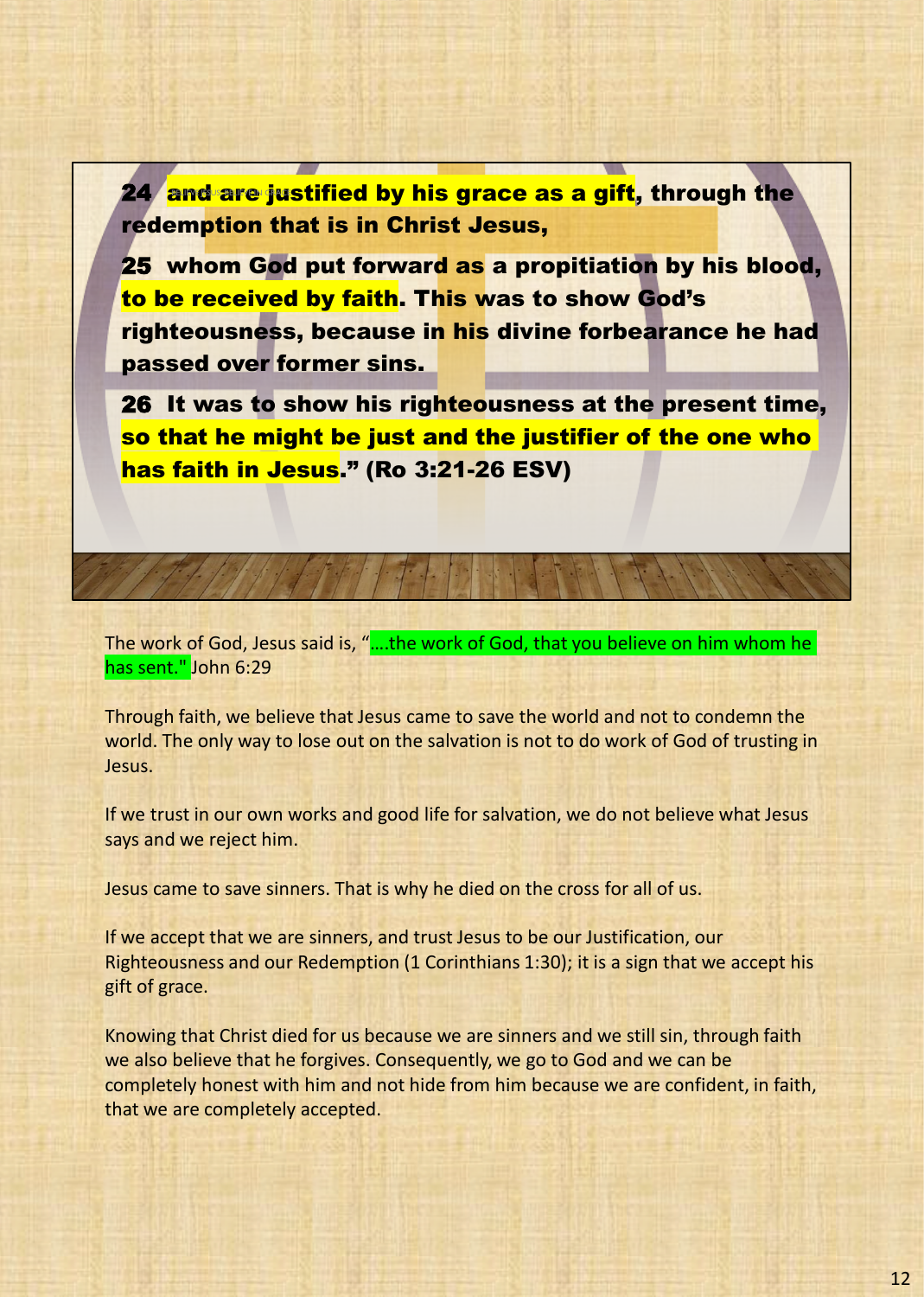God's grace is sure, trustworthy. Jesus, in teaching his disciples how to pray, told them to pray for the forgiveness "of our debts" (Matt 6:13). The apostle John wrote that when we sin, we are to confess our sins because we do sin. On our own, we do not meet God's righteousness, none of us do.

*"6 If we say we have fellowship with him while we walk in darkness, we lie and do not practice the truth. 7 But if we walk in the light, as he is in the light, we have fellowship with one another, and the blood of Jesus his Son cleanses us from all sin. 8 ¶ If we say we have no sin, we deceive ourselves, and the truth is not in us. 9 If we confess our sins, he is faithful and just to forgive us our sins and to cleanse us from all unrighteousness. 10 If we say we have not sinned, we make him a liar, and his word is not in us." (1Jo 1:6-10 ESV)*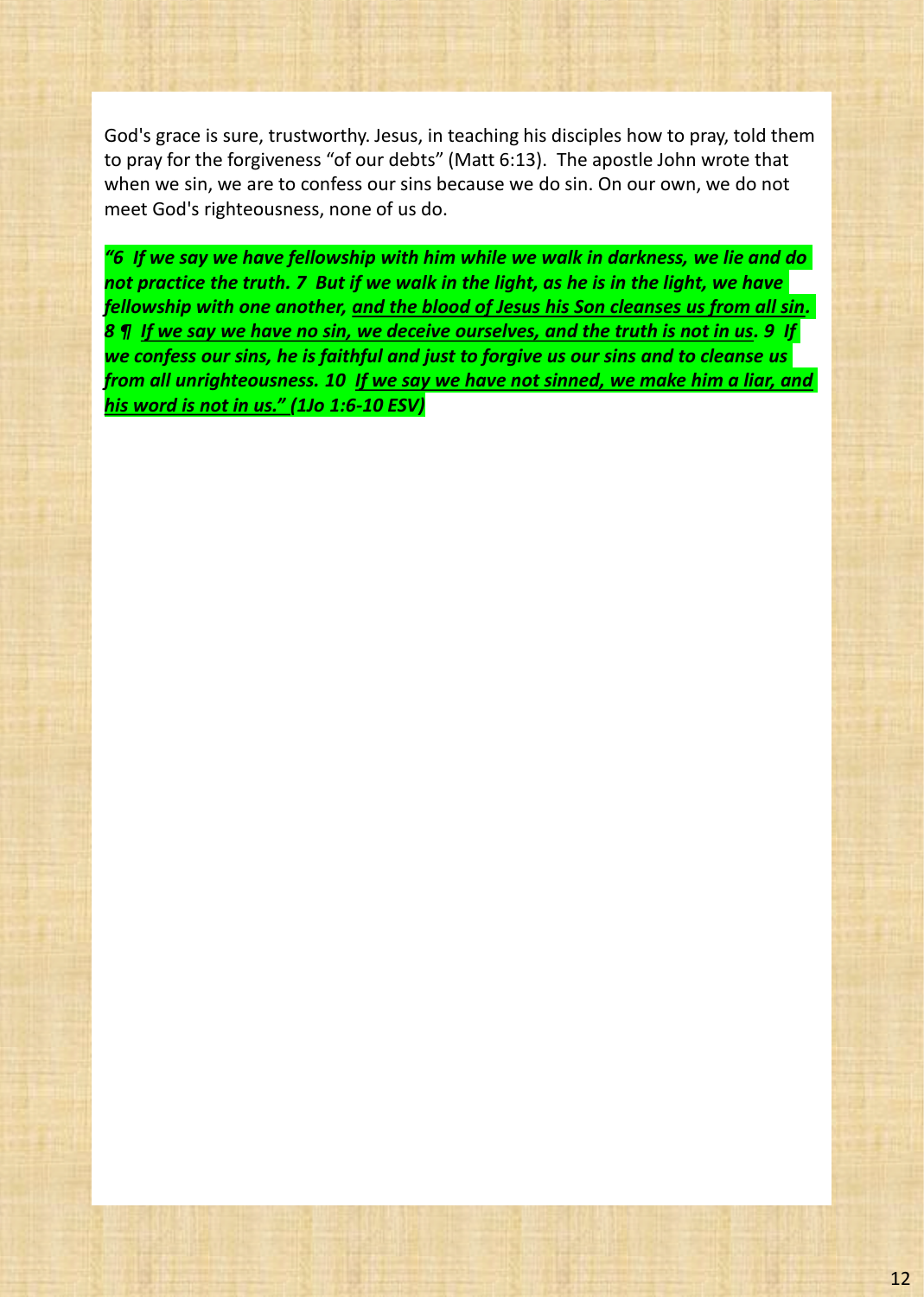![](_page_16_Picture_0.jpeg)

As we live our life imperfectly in our broken physical and sinful bodies, we realize that we will never be perfect in the flesh as God is perfect. However, united in Christ we are blameless because Jesus is blameless. He gives us his righteousness. He is our Righteousness. On our own, we have none before God.

We are assured that Jesus through the Holy Spirit is doing a beautiful and marvellous work in us as the master and capable Potter. As our flesh gets older, we are being renewed day by day in him in his likeness. *("So we do not lose heart. Though our outer nature is wasting away, our inner nature is being renewed day by day." [2 Co 4:16 ESV]*

In this life, we go through various trials and temptations. We live in a suffering world. We are affected by the darkness of this world yet in Christ we are freed from it.

Although we have no physical evidence of what is happening, by faith, we know that we are the children of God.

**"15 For you did not receive the spirit of slavery to fall back into fear, but you have received the Spirit of adoption as sons, by whom we cry, 'Abba! Father!' 16 The Spirit himself bears witness with our spirit that we are children of God," [Ro 8:15-16**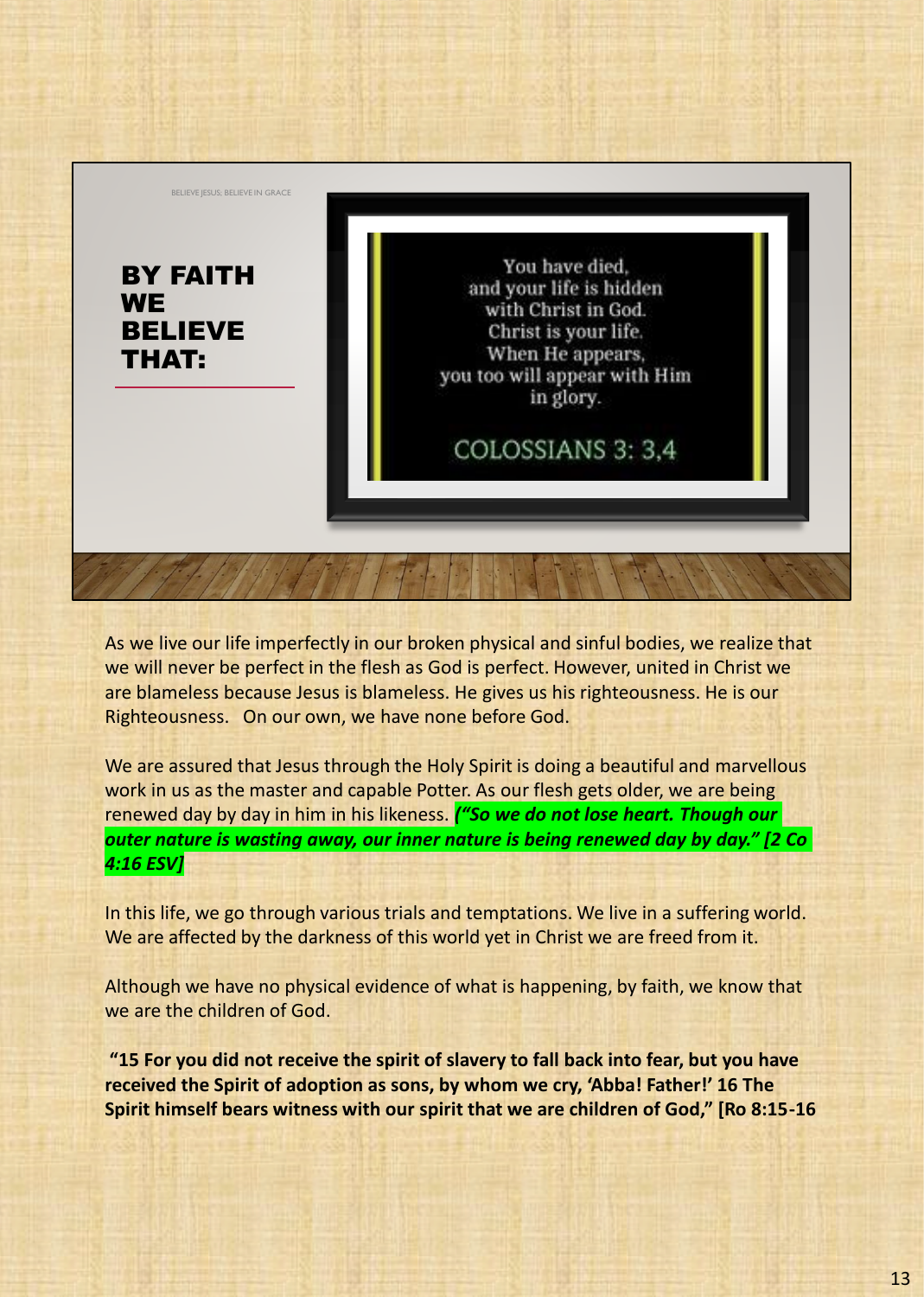### **ESV]**

We know by faith that our human righteousness which is like filthy rags does not qualify us for the kingdom of God, only the righteousness of Jesus given to us.

- By faith, we know we are loved.
- By faith, we know we are forgiven.
- By faith, we know that we are accepted by God in Jesus Christ.
- By faith, we know that what we will be will only be revealed at the resurrection when we see Jesus as he is.
- By faith, we know we are free from the slavery of sin because Jesus tells us.
- By faith, we know that God has prepared good works for us to do!
- By faith, we trust God for our loved ones, our neighbours, for our nation, for all world.
- By faith, we believe that Jesus has taken away the sin of the world [John 1:29].
- By faith, that God the Father did not send his Son into the world to condemn the world; but that the world through him might be saved.. [John 3:17].
- By faith, we believe that all who come to faith in him will receive eternal life.
- By faith, we believe that the promise of God made to Abraham are true and that his descendents will be as numerous as the stars of heaven and the sand on the shore. [I will surely bless you, and I will surely multiply your offspring as the stars of heaven and as the sand that is on the seashore—Genesis 22:17
- By faith, we believe and know that Jesus is the eternal Son of God who has come to the earth in our flesh to be our High priest, Our advocate, Our good Shepherd, our Brother, our Saviour, our Redeemer!
- By faith, we know that Jesus is the head of the church and that he has made his home in all believers. *"For we are God's fellow workers. You are God's field, God's building." [1Co 3:9 ESV]*
- *By faith, we believe* **"The LORD, the LORD, a God merciful and gracious, slow to anger, and abounding in steadfast love and faithfulness, [Ex 34:6]**
- **By faith we believe that the richest of Jesus are unsearchable. (Ro 11:33 Oh, the depth of the riches and wisdom and knowledge of God! How unsearchable are his judgments and how inscrutable his ways!**

**Eph 3:8 To me, though I am the very least of all the saints, this grace was given, to preach to the Gentiles the unsearchable riches of Christ,**